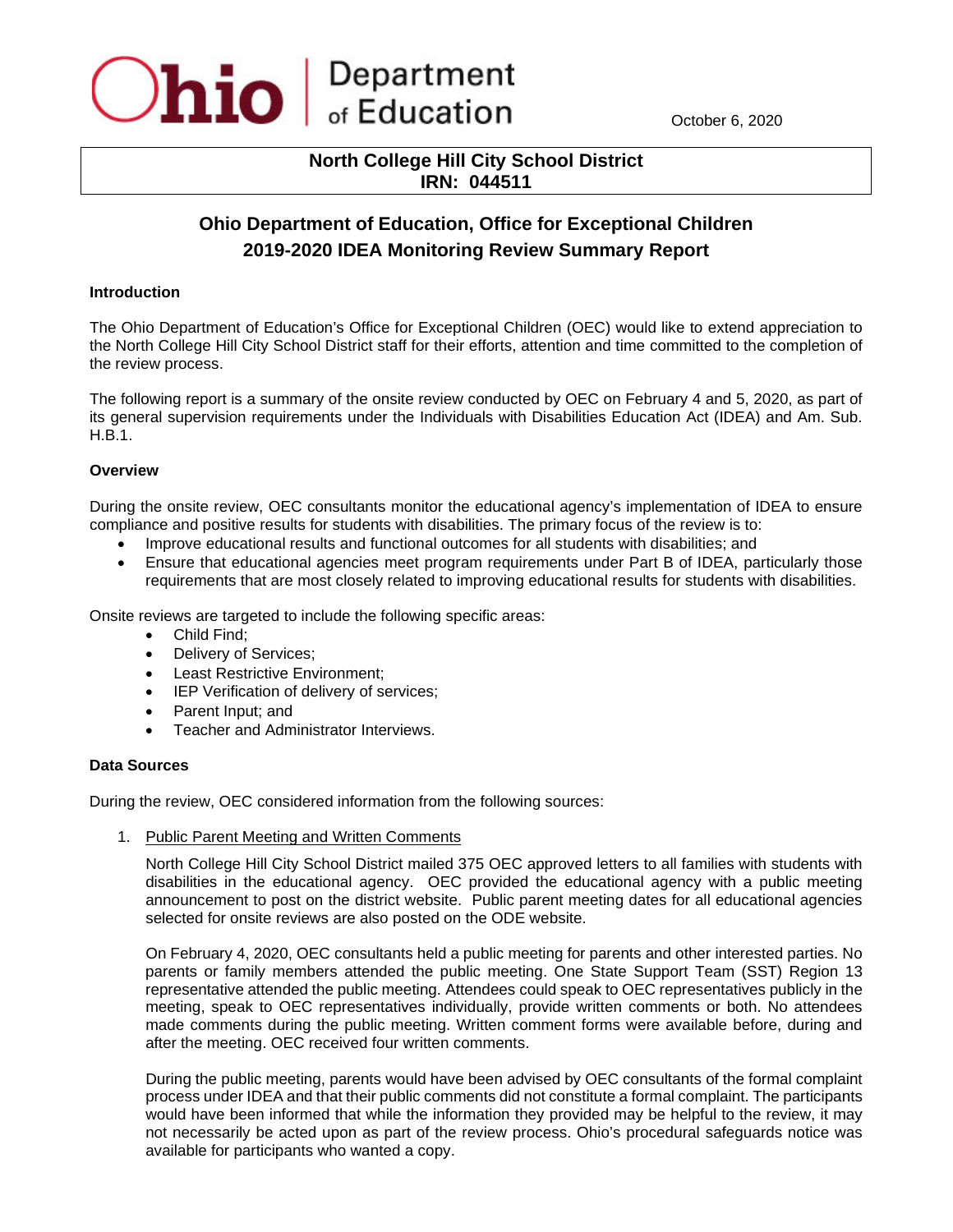## 2. Pre-Onsite Data Analysis

OEC conducted a comprehensive review which included district, building and grade level data; Special Education Performance Profile; Local Report Cards; Comprehensive Continuous Improvement Plan (CCIP); and Education Management Information System (EMIS) data. The data analysis assisted OEC in determining potential growth areas and educational agency strengths.

## 3. Record Review/IEP Verification

Prior to the onsite visit, OEC consultants reviewed 19 records of students with disabilities. OEC selected records of students with disabilities from a variety of disability categories and ages. Seven student records were selected for Individualized Education Program (IEP) verification in the classroom setting.

## 4. Staff/Administrative Interviews

On February 4, 2020, OEC consultants held seven sessions of interviews with eight administrators and 18 teachers, school counselors, related services personnel and school psychologists. OEC interviews focused on the following review areas: Child Find; Delivery of Services; Least Restrictive Environment (LRE) and IEP alignment and Discipline.

## **District-wide Strengths**

- 1. Social-emotional learning and behavior supports for all students.
- 2. Supportive and collaborative classroom practices.
- 3. Responsive leadership practices and improved climate across the district.
- 4. Resourceful and robust community partnerships that benefit all students.

## **District-wide Areas for Improvement**

- 1. Training, deployment and implementation of policies, processes and procedures across the district.
- 2. Strengthening two-way communication across the district and with parents and other stakeholders.
- 3. Use of valid and reliable interventions through the Multi-Tier Systems of Support (MTSS) process for children who are struggling.
- 4. Progress monitoring for IEP goals.
- 5. Parent involvement in all phases of the special education process from Evaluation Team Report (ETR) planning through IEP development and implementation, including signatures and documentation of attempts to involve parents.
- 6. Clarification of, training for, and implementation of co-teaching processes and practices. Using the support for school personnel area of section 7 to document the co-planning and co-teaching process in the IEP.
- 7. The Trojan Way program: Although viewed by staff as a positive initiative, many were unsure how students enter and exit the program. The district may need to continue to analyze, refine and implement written procedures regarding students with disabilities who are placed in the program (i.e., IEP amendments, if needed, how/when Intervention Specialists provide Specially Designed Instruction (SDI) and transition plans when going back to 19school).

#### **Findings of Noncompliance**

A finding is made when noncompliance is identified with ETR and/or IEP requirements. If a noncompliance level of 30% or greater in any single area or in specific areas of concern is found during the onsite review activities, a Corrective Action Plan (CAP) will need to be developed to address those areas. All noncompliance identified by OEC as part of the review (listed by subject area in the *OEC's Review Findings and Educational Agency Required Actions Table*) must be corrected as indicated in the *Evidence of Correction/Required Actions* column.

OEC provides separate written correspondence to the parent/guardian when action is required to correct findings of noncompliance for individual students. The educational agency will receive copies of this correspondence.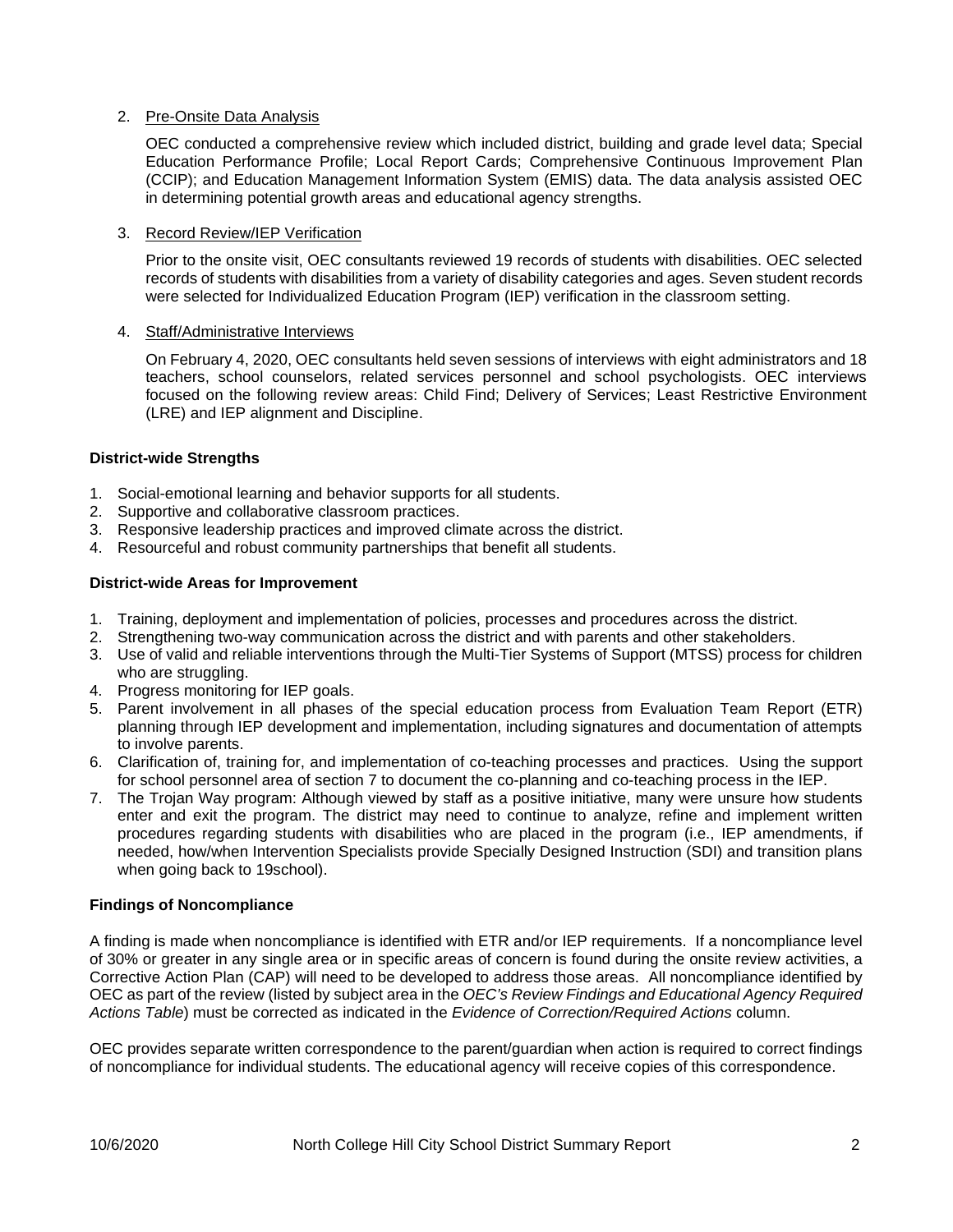## **Corrective Action Plan (CAP)**

The educational agency will develop a CAP to address any items identified in this summary report. An approved form for the CAP will be provided by OEC or can be accessed on ODE's website by using the keyword search "Monitoring". The CAP developed by the educational agency must include the following:

- Activities to address all areas identified in this summary report;
- Documentation/evidence of implementation of the activities;
- Individuals responsible for implementing the activities;
- Resources needed;
- Completion dates; and
- Continued Plan for Improvement and/or Compliance.

The educational agency must submit the CAP by email to [john.magee@education.ohio.gov](mailto:john.magee@education.ohio.gov) within 30 school days from the date of this report. OEC will review the action plan submitted by the educational agency for approval. If OEC deems that a revision(s) is necessary, the educational agency will be required to revise and resubmit. The educational agency will be contacted by OEC and notified when the action plan has been approved.

#### *CAP Due Date***: November 20, 2020**

#### **OEC Trainings**

As part of the OEC monitoring process, North College Hill City School District personnel, as identified by OEC, are required to complete the Special Education Essentials 2019-2020 training modules within the Learning Management System (LMS). OEC will provide specific instructions on completing these training modules during the Summary Report presentation. Participants must achieve a 75% or more on each quiz. Participants who do not achieve at least 75% will be contacted by the State Support Team (SST) for additional training.

*Completion of LMS Training Modules Due Date:* **November 20, 2020** 

#### **Individual Correction**

The educational agency has **60 school days** from the date of this summary report to correct all identified findings of noncompliance for individual students, unless noted otherwise in the report. Detailed information on individual findings are provided in a separate report.

*Individual Correction Due Date:* **January 22, 2021**

#### **CAP Activities and Systemic Correction**

The educational agency will provide OEC with documentation verifying the educational agency's completion of all CAP activities and all systemic corrections noted in this summary report. OEC will verify systemic correction through the review of this documentation and additional student records.

#### *Completion of CAP Activities and Systemic Correction Due Date:* **May 21, 2021**

Once the educational agency has completed all action plan activities, the educational agency will use OEC's monitoring process to create and implement a Strategic Improvement Plan with OEC and SST assistance.

For questions regarding the review, please contact:John Magee, OEC Contact Consultant, at 614-593-5316, tollfree at (877) 644-6338, or by e-mail at [john.magee@education.ohio.gov.](mailto:john.magee@education.ohio.gov)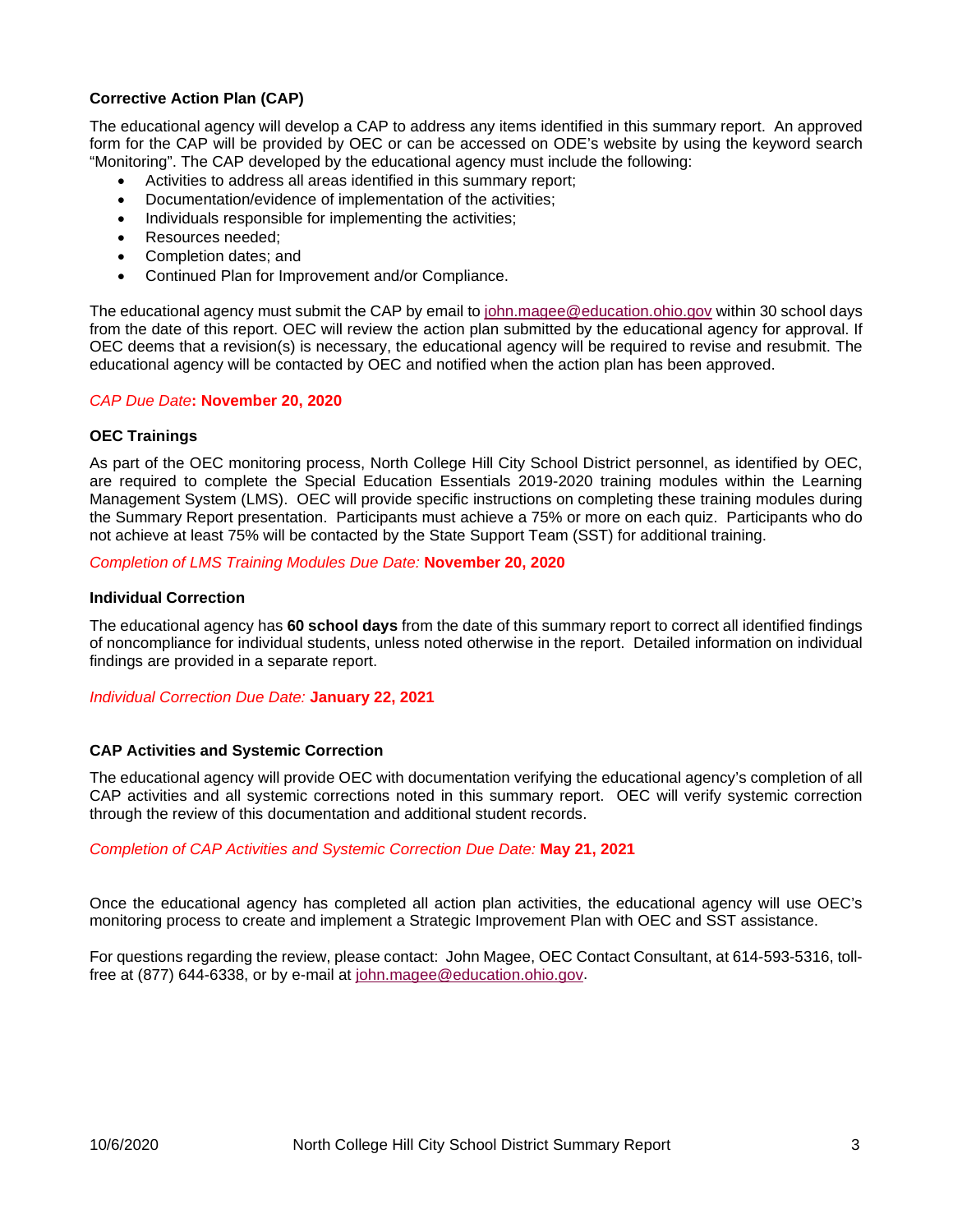## **OEC's Review Findings and Educational Agency Required Actions**

## **Component 1: Child Find**

*Each educational agency shall adopt and implement written policies and procedures approved by the Ohio Department of Education, Office for Exceptional Children, that ensure all children with disabilities residing within the educational agency, regardless of the severity of their disability, and who are in need of special education and related services are identified, located, and evaluated as required by the Individuals with Disabilities Education Improvement Act of 2004 and Federal Regulations at 34 C.F.R. Part 300 pertaining to child find, including the regulations at 34 C.F.R. 300.111 and 300.646 and Rule 3301-51-03 of the Ohio Operating Standards serving Children with Disabilities.* 

| <b>Record</b>                | <b>Regulation 34</b> |                                                                                                                                                                                                                                                                                                                                                                                                                                                                                                                                                                                                                                                              | <b>Evidence of Correction</b>                                                                                                                                                                                                                                                                                                                                                            | <b>Must be</b>                                                                                |
|------------------------------|----------------------|--------------------------------------------------------------------------------------------------------------------------------------------------------------------------------------------------------------------------------------------------------------------------------------------------------------------------------------------------------------------------------------------------------------------------------------------------------------------------------------------------------------------------------------------------------------------------------------------------------------------------------------------------------------|------------------------------------------------------------------------------------------------------------------------------------------------------------------------------------------------------------------------------------------------------------------------------------------------------------------------------------------------------------------------------------------|-----------------------------------------------------------------------------------------------|
| <b>Review</b><br><b>Item</b> | <b>CFR or OAC</b>    | <b>Evidence of Findings</b>                                                                                                                                                                                                                                                                                                                                                                                                                                                                                                                                                                                                                                  | <b>Required Actions</b>                                                                                                                                                                                                                                                                                                                                                                  | addressed in<br><b>CAP</b>                                                                    |
| $CF-1$                       | $300.305(a)$ and     | <b>Record Review</b>                                                                                                                                                                                                                                                                                                                                                                                                                                                                                                                                                                                                                                         | <b>Individual Correction</b>                                                                                                                                                                                                                                                                                                                                                             | $\boxtimes$ NA                                                                                |
| (c)(1)(a)                    | 3301-51-11           | Preschool records were not reviewed.                                                                                                                                                                                                                                                                                                                                                                                                                                                                                                                                                                                                                         | <b>NA</b>                                                                                                                                                                                                                                                                                                                                                                                |                                                                                               |
|                              |                      |                                                                                                                                                                                                                                                                                                                                                                                                                                                                                                                                                                                                                                                              | <b>Systemic Correction</b>                                                                                                                                                                                                                                                                                                                                                               |                                                                                               |
|                              |                      |                                                                                                                                                                                                                                                                                                                                                                                                                                                                                                                                                                                                                                                              | <b>NA</b>                                                                                                                                                                                                                                                                                                                                                                                |                                                                                               |
| $CF-2$                       | 3301-51-06           | <b>Record Review</b>                                                                                                                                                                                                                                                                                                                                                                                                                                                                                                                                                                                                                                         | <b>Individual Correction</b>                                                                                                                                                                                                                                                                                                                                                             | $\boxtimes$ Yes                                                                               |
|                              |                      | Eight evaluations did not appropriately document<br>interventions provided to resolve concerns for the<br>child performing below grade-level standards.<br>Interviews<br>Interviews indicated that interventions are taking<br>place for students, but the process for documenting<br>and including them in the evaluation has not been<br>fully implemented.<br><b>Other Considerations</b><br>District leadership expressed a need to further<br>develop MTSS systems across the grade levels. In<br>addition, the identification and use of valid and<br>reliable, targeted interventions at appropriate times<br>is a related area in need of attention. | OEC has verified that these students have a current<br>ETR in place, so no additional individual correction<br>is required.<br><b>Systemic Correction</b><br>The educational agency must submit evidence to<br>OEC of written procedures and practices regarding<br>documentation of intervention and supports<br>provided prior to completion of the initial evaluation<br>team report. | The educational<br>agency needs to<br>address this finding<br>in a Corrective<br>Action Plan. |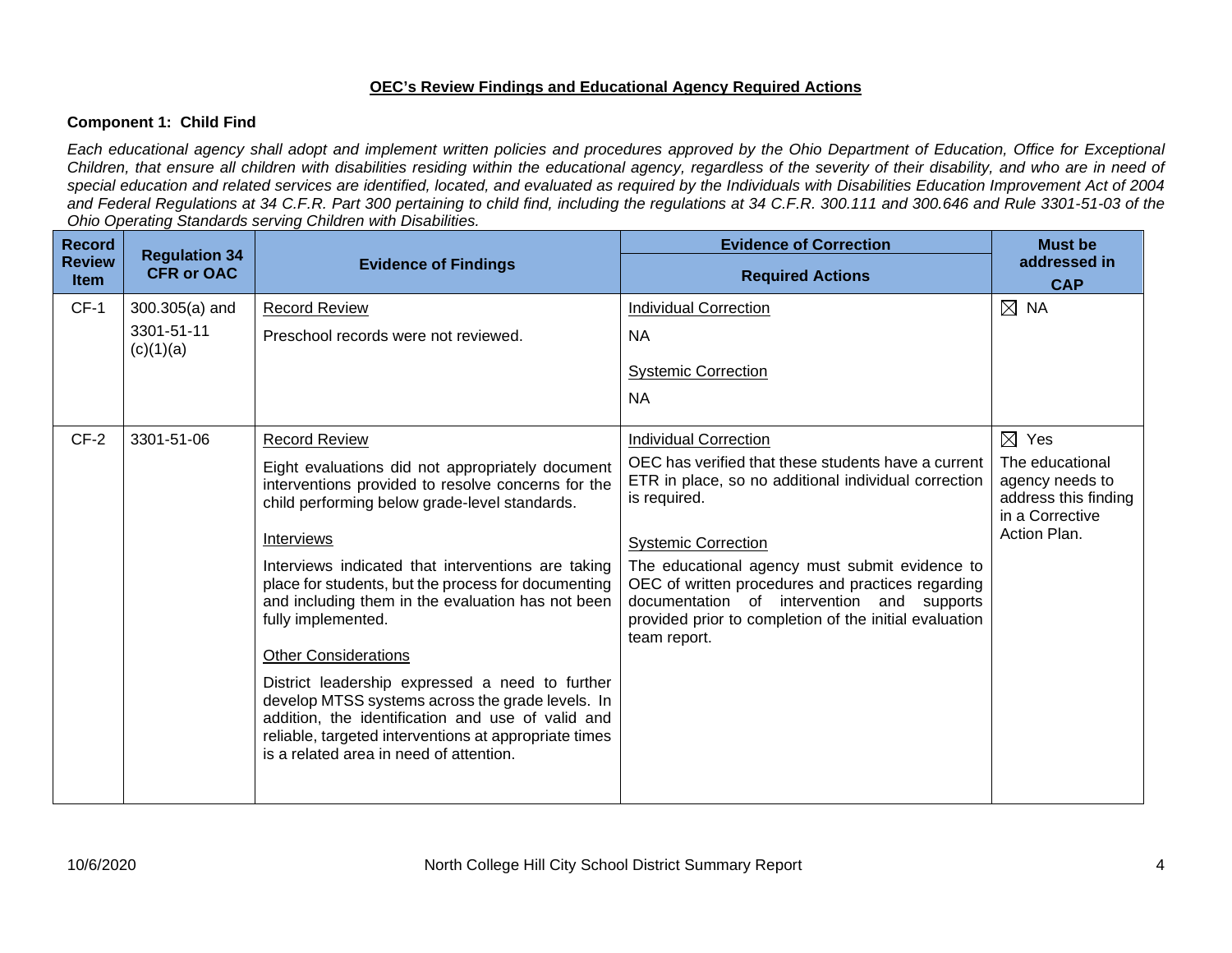| <b>Record</b><br><b>Review</b><br><b>Item</b> | <b>Regulation 34</b><br><b>CFR or OAC</b> | <b>Evidence of Findings</b>                                                                                                                                                                                                                                                                                                                                                                                     | <b>Evidence of Correction</b><br><b>Required Actions</b>                                                                                                                                                                                                                                                                                                                                                                                                                                                                                                                                                                                                                                                                                                                                                          | <b>Must be</b><br>addressed in<br><b>CAP</b>                                                                                      |
|-----------------------------------------------|-------------------------------------------|-----------------------------------------------------------------------------------------------------------------------------------------------------------------------------------------------------------------------------------------------------------------------------------------------------------------------------------------------------------------------------------------------------------------|-------------------------------------------------------------------------------------------------------------------------------------------------------------------------------------------------------------------------------------------------------------------------------------------------------------------------------------------------------------------------------------------------------------------------------------------------------------------------------------------------------------------------------------------------------------------------------------------------------------------------------------------------------------------------------------------------------------------------------------------------------------------------------------------------------------------|-----------------------------------------------------------------------------------------------------------------------------------|
| $CF-3$                                        | 300.501(b)(1)<br>3301-51-06<br>(E)(2)(a)  | <b>Record Review</b><br>Three student records did not show evidence that<br>the parent was afforded the opportunity to<br>participate in the evaluation team planning<br>meeting.                                                                                                                                                                                                                               | <b>Individual Correction</b><br>The educational agency must provide evidence that<br>the parent was involved or provided the opportunity<br>to participate in the evaluation planning process.<br>The evidence may include evaluation planning form,<br>prior written notice, parent invitation, referral form or<br>communication log.<br>If the educational agency<br>cannot provide<br>documentation that the parent was involved or<br>provided the opportunity to participate in the<br>evaluation planning process, the educational<br>agency must conduct a reevaluation planning<br>meeting with the parent.                                                                                                                                                                                              | $\boxtimes$ No<br>The educational<br>agency does not<br>need to address<br>this finding in a<br><b>Corrective Action</b><br>Plan. |
|                                               |                                           |                                                                                                                                                                                                                                                                                                                                                                                                                 | <b>Systemic Correction</b><br>The educational agency must submit evidence to<br>OEC of written procedures and practices that<br>include the parent in the evaluation planning<br>process.                                                                                                                                                                                                                                                                                                                                                                                                                                                                                                                                                                                                                         |                                                                                                                                   |
| $CF-4$                                        | 300.300                                   | <b>Record Review</b><br>Six student records did not provide evidence of<br>parental consent obtained prior to new testing.<br>Interviews<br>indicated<br>Some respondents<br>that<br>parent<br>involvement in the ETR process could be improved.<br><b>Other Considerations</b><br>Parent involvement in planning, consent and team<br>meetings presents an opportunity for improvement<br>across the district. | <b>Individual Correction</b><br>The educational agency must provide evidence that<br>the parent provided informed, written consent for<br>evaluation, based upon the planning form. Or the<br>agency must show documented repeated attempts<br>to obtain informed, written consent to which the<br>parent did not respond.<br>The evidence may include, prior written notice,<br>parent invitation, communication log, or other<br>documented attempts to obtain parental informed,<br>written consent.<br>If the educational agency cannot<br>provide<br>documentation that the parent provided informed,<br>written consent for evaluation, or did not respond to<br>repeated attempts to obtain consent, the agency<br>conduct<br>reevaluation<br>including<br>must<br>a<br>documentation of parental consent. | $\boxtimes$ Yes<br>The educational<br>agency needs to<br>address this finding<br>in a Corrective<br>Action Plan.                  |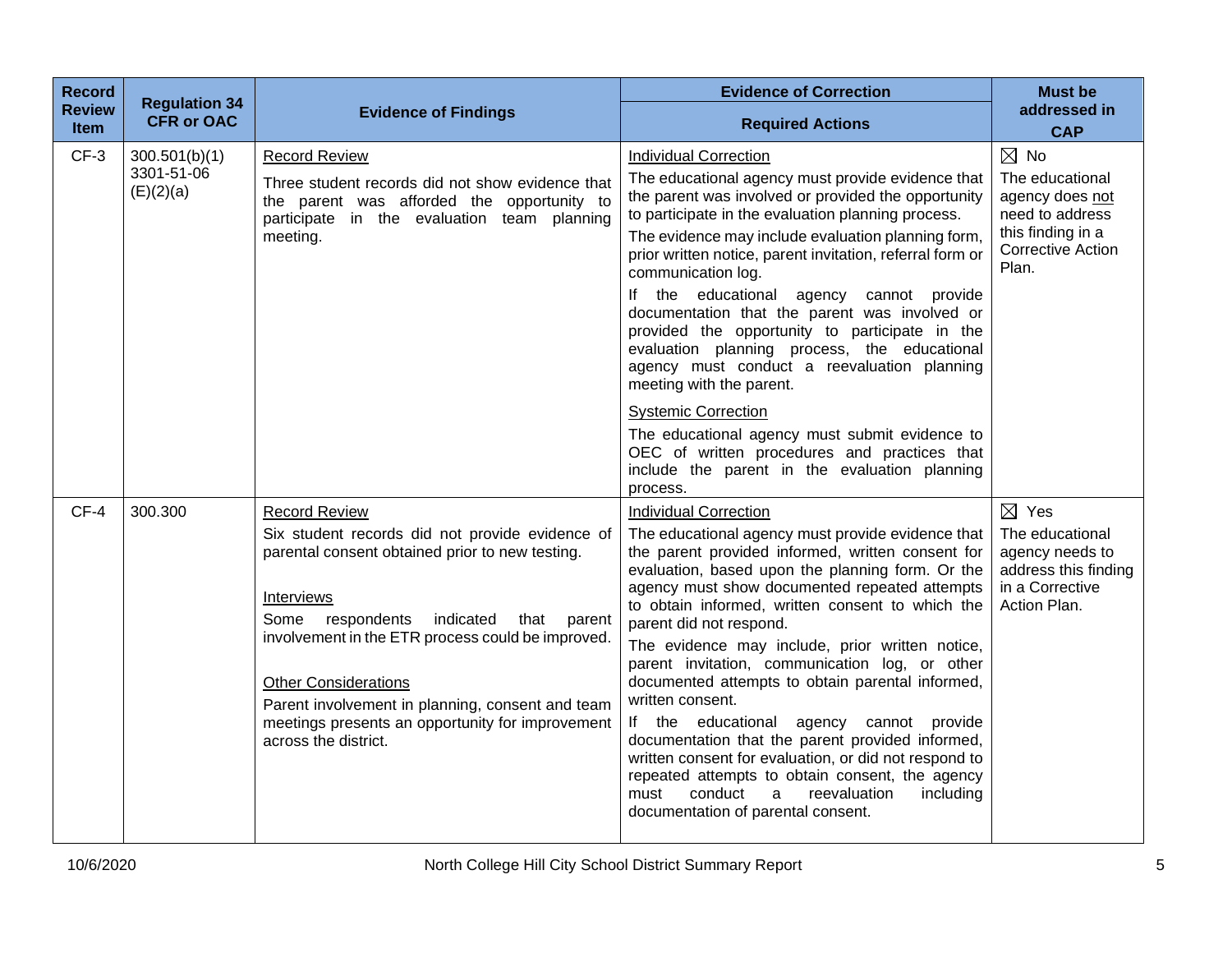| <b>Record</b><br><b>Review</b><br>Item | <b>Regulation 34</b><br><b>CFR or OAC</b>              | <b>Evidence of Findings</b>                                                                                                                                                                                                                                                                                                                                                                                                                                                                                                     | <b>Evidence of Correction</b><br><b>Required Actions</b>                                                                                                                                                                                                                                                                                                                                                                                                                                                                        | <b>Must be</b><br>addressed in<br><b>CAP</b>                                                                     |
|----------------------------------------|--------------------------------------------------------|---------------------------------------------------------------------------------------------------------------------------------------------------------------------------------------------------------------------------------------------------------------------------------------------------------------------------------------------------------------------------------------------------------------------------------------------------------------------------------------------------------------------------------|---------------------------------------------------------------------------------------------------------------------------------------------------------------------------------------------------------------------------------------------------------------------------------------------------------------------------------------------------------------------------------------------------------------------------------------------------------------------------------------------------------------------------------|------------------------------------------------------------------------------------------------------------------|
|                                        |                                                        |                                                                                                                                                                                                                                                                                                                                                                                                                                                                                                                                 | <b>Systemic Correction</b><br>The educational agency must submit evidence to<br>OEC of written procedures and practices for<br>obtaining parental consent obtained prior to new<br>testing or policies and practices for moving forward<br>when parents will not participate.                                                                                                                                                                                                                                                   |                                                                                                                  |
| $CF-5$                                 | 300.304(c)(4)<br>3301-51-01<br>3301-51-06<br>(E)(2)(a) | <b>Record Review</b><br>Seventeen (17) evaluations did not provide<br>evidence that the evaluation addresses all areas<br>related to the suspected disability.<br>Interviews<br>Some respondents described difficulty in obtaining<br>responses for Part 1 from the individuals listed on<br>the planning form.<br><b>Other Considerations</b><br>In many cases, the ETR planning page listed<br>assessments for the evaluation process that were<br>not included in the ETR Part 1 Individual<br>Evaluator's Assessment pages. | <b>Individual Correction</b><br>The educational agency will convene the ETR<br>teams to conduct a reevaluation and provide<br>evidence that the evaluation addresses all areas<br>related to the suspected disability.<br><b>Systemic Correction</b><br>The educational agency must submit evidence to<br>OEC of written procedures and practices to provide<br>evidence that the evaluation addresses all areas<br>related to the suspected disability.                                                                        | $\boxtimes$ Yes<br>The educational<br>agency needs to<br>address this finding<br>in a Corrective<br>Action Plan. |
| CF-6                                   | 300.306(c)                                             | <b>Record Review</b><br>Eight evaluations did not show evidence of clearly<br>stating the summary of assessment results.<br><b>Other Considerations</b><br>The summary of assessment results was, too often,<br>simply a copy and paste of the findings from Part 1,<br>rather than a true summary that is useful to the<br>parent and IEP team.                                                                                                                                                                                | <b>Individual Correction</b><br>The educational agency will reconvene the ETR<br>teams to conduct a reevaluation and provide a clear<br>and concise summary of the data and assessment<br>conducted that meets the requirements of 3301-51-<br>06 (G) (Summary of information). The IEP team<br>must consider the results of this reevaluation.<br><b>Systemic Correction</b><br>The educational agency must submit evidence to<br>OEC of written procedures and practices regarding<br>summary of data and assessment results. | $\boxtimes$ Yes<br>The educational<br>agency needs to<br>address this finding<br>in a Corrective<br>Action Plan. |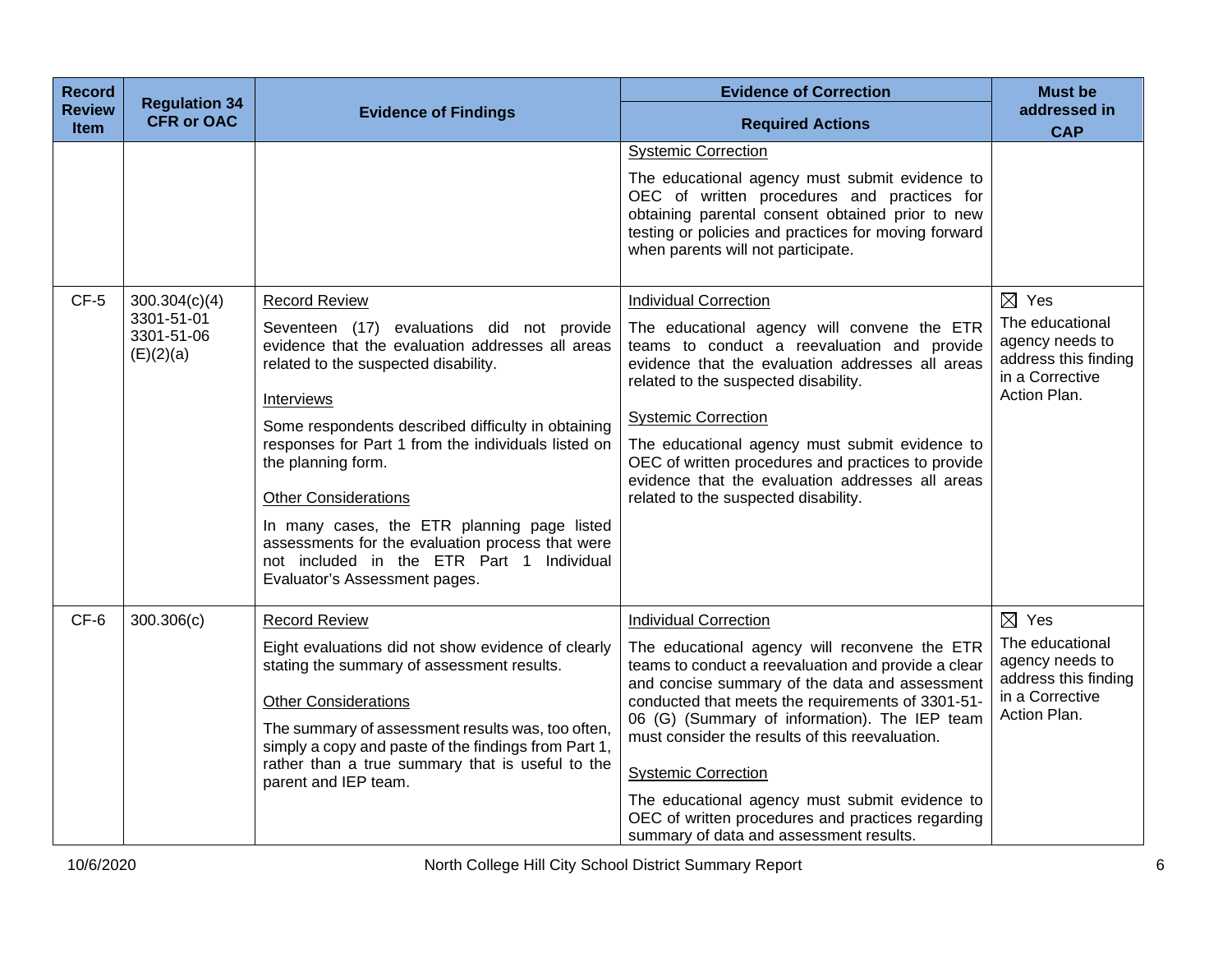| <b>Record</b><br><b>Review</b> | <b>Regulation 34</b>  | <b>Evidence of Findings</b>                                                                                                                                                                                                                                  | <b>Evidence of Correction</b>                                                                                                                                                                                                                                                                  | <b>Must be</b><br>addressed in                                                                                  |
|--------------------------------|-----------------------|--------------------------------------------------------------------------------------------------------------------------------------------------------------------------------------------------------------------------------------------------------------|------------------------------------------------------------------------------------------------------------------------------------------------------------------------------------------------------------------------------------------------------------------------------------------------|-----------------------------------------------------------------------------------------------------------------|
| <b>Item</b>                    | <b>CFR or OAC</b>     |                                                                                                                                                                                                                                                              | <b>Required Actions</b>                                                                                                                                                                                                                                                                        | <b>CAP</b>                                                                                                      |
| CF-7                           | 300.306(c)            | <b>Record Review</b>                                                                                                                                                                                                                                         | <b>Individual Correction</b>                                                                                                                                                                                                                                                                   | $\boxtimes$ No                                                                                                  |
|                                |                       | Five evaluation team reports did not contain a clear<br>and succinct description of educational needs.                                                                                                                                                       | The educational agency will reconvene the ETR<br>teams to conduct a reevaluation and provide a clear<br>and succinct description of the student's educational<br>needs. The IEP team must consider the results of<br>this reevaluation.                                                        | The educational<br>agency does not<br>need to address<br>this finding in a<br><b>Corrective Action</b><br>Plan. |
|                                |                       |                                                                                                                                                                                                                                                              | <b>Systemic Correction</b>                                                                                                                                                                                                                                                                     |                                                                                                                 |
|                                |                       |                                                                                                                                                                                                                                                              | The educational agency must submit evidence to<br>OEC of written procedures and practices regarding<br>description of educational needs.                                                                                                                                                       |                                                                                                                 |
| CF-8                           | 300.306(c)            | <b>Record Review</b>                                                                                                                                                                                                                                         | <b>Individual Correction</b>                                                                                                                                                                                                                                                                   | $\boxtimes$ Yes                                                                                                 |
|                                |                       | Six evaluation team reports did not contain specific<br>implications for instruction.<br><b>Other Considerations</b>                                                                                                                                         | The educational agency will reconvene the ETR<br>teams to conduct a reevaluation and provide a clear<br>description of specific implications for instruction.<br>The IEP team must consider the results of this                                                                                | The educational<br>agency needs to<br>address this finding<br>in a Corrective                                   |
|                                |                       | In several instances, the implications for instruction                                                                                                                                                                                                       | reevaluation.                                                                                                                                                                                                                                                                                  | Action Plan.                                                                                                    |
|                                |                       | and progress monitoring<br>omitted<br>specific<br>educational needs that were identified, or listed                                                                                                                                                          | <b>Systemic Correction</b>                                                                                                                                                                                                                                                                     |                                                                                                                 |
|                                |                       | non-instructional<br>activities.<br>such<br>as<br>accommodations or modifications.                                                                                                                                                                           | The educational agency must submit evidence to<br>OEC of written procedures and practices regarding<br>implications for instruction.                                                                                                                                                           |                                                                                                                 |
| CF-9                           | 300.306(a)(1)         | <b>Record Review</b>                                                                                                                                                                                                                                         | <b>Individual Correction</b>                                                                                                                                                                                                                                                                   | $\boxtimes$ No                                                                                                  |
|                                | 3301-51-01<br>(B)(21) | Two evaluations did not show evidence that a<br>group of qualified professionals, as appropriate to<br>the suspected disability, were involved in<br>determining whether the child is a child with a<br>disability as well as the child's educational needs. | The educational agency must provide evidence that<br>the ETR teams and other qualified professionals, as<br>appropriate, participated in the determination of<br>eligibility and educational needs. If not, the ETR<br>team must reconvene and provide OEC evidence of<br>group participation. | The educational<br>agency does not<br>need to address<br>this finding in a<br><b>Corrective Action</b><br>Plan. |
|                                |                       |                                                                                                                                                                                                                                                              | <b>Systemic Correction</b><br>The educational agency must submit evidence to<br>OEC of written procedures and practices regarding<br>the eligibility determination process.                                                                                                                    |                                                                                                                 |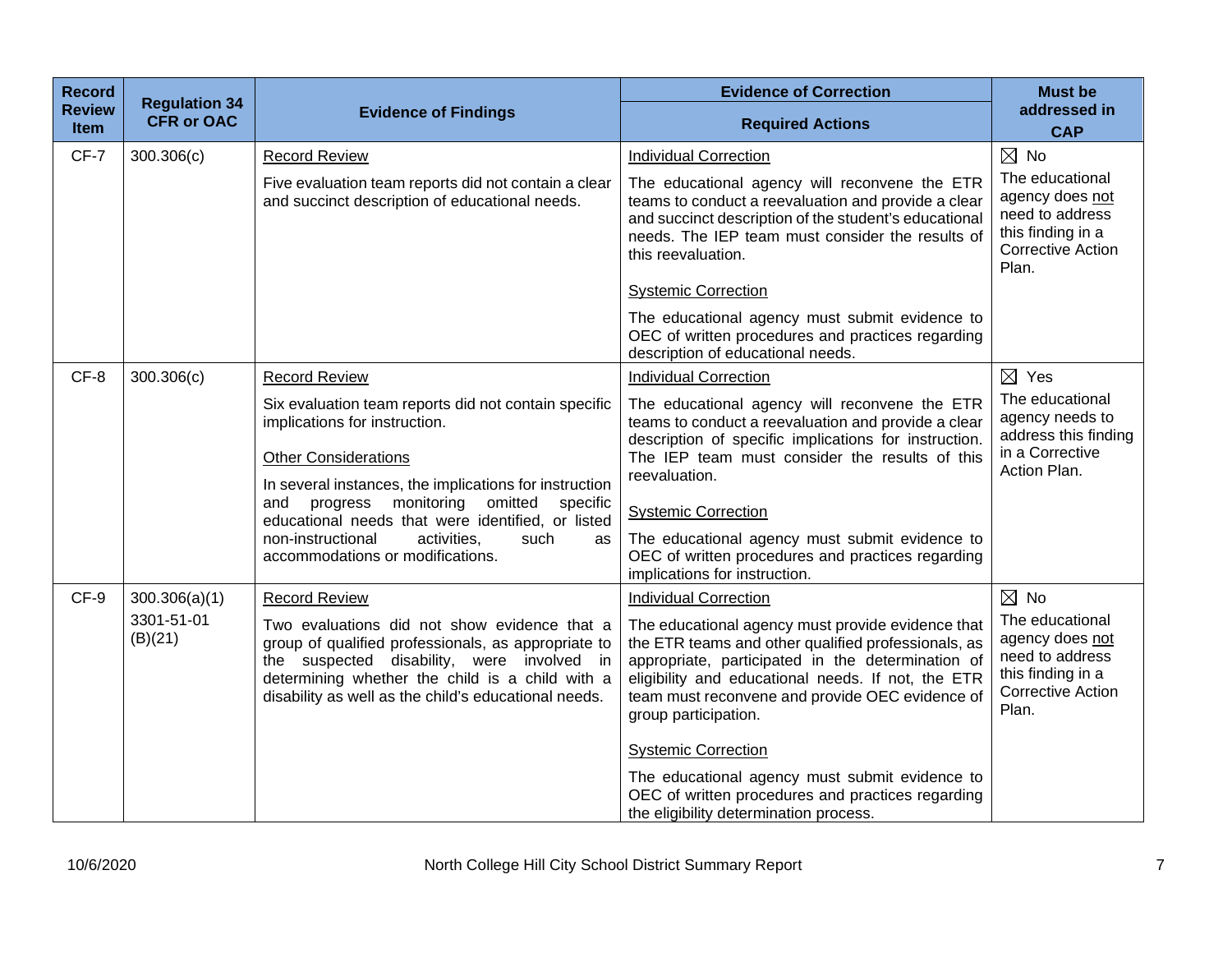## **Component 2: Delivery of Services**

*Each educational agency shall have policies, procedures and practices to ensure that each child with a disability has an IEP that is developed, reviewed, and revised in a meeting and implemented in accordance with 300.320 through 300.324.*

| <b>Record</b><br><b>Review</b> | <b>Regulation 34</b>                                    | <b>Evidence of Findings</b>                                                                                                                                                                                                                                                                                                                                                                                                                                                                                                                                                                                                                                                                                                                                                                                                                                                                                                                                                                                                                                                                                                                                                                                                                                                    | <b>Evidence of Correction</b>                                                                                                                                                                                                                                                                                                                                                                                                                   | <b>Must be</b><br>addressed in                                                                                             |
|--------------------------------|---------------------------------------------------------|--------------------------------------------------------------------------------------------------------------------------------------------------------------------------------------------------------------------------------------------------------------------------------------------------------------------------------------------------------------------------------------------------------------------------------------------------------------------------------------------------------------------------------------------------------------------------------------------------------------------------------------------------------------------------------------------------------------------------------------------------------------------------------------------------------------------------------------------------------------------------------------------------------------------------------------------------------------------------------------------------------------------------------------------------------------------------------------------------------------------------------------------------------------------------------------------------------------------------------------------------------------------------------|-------------------------------------------------------------------------------------------------------------------------------------------------------------------------------------------------------------------------------------------------------------------------------------------------------------------------------------------------------------------------------------------------------------------------------------------------|----------------------------------------------------------------------------------------------------------------------------|
| <b>Item</b>                    | <b>CFR or OAC</b>                                       |                                                                                                                                                                                                                                                                                                                                                                                                                                                                                                                                                                                                                                                                                                                                                                                                                                                                                                                                                                                                                                                                                                                                                                                                                                                                                | <b>Required Actions</b>                                                                                                                                                                                                                                                                                                                                                                                                                         | <b>CAP</b>                                                                                                                 |
| $DS-1$                         | SPP Indicator 13<br>300.320 (b)<br>3301-51-07<br>(H)(2) | <b>Record Review</b><br>Eleven (11) IEPs did not show evidence that the<br>postsecondary transition plan met all eight required<br>elements of the IDEA for the student, specifically in<br>the following area(s):<br>1. There<br>appropriate<br>measurable<br>are<br>postsecondary goal(s).<br>2. The postsecondary goals are updated<br>annually.<br>The postsecondary goals were based on age<br>3.<br>appropriate transition assessment (AATA).<br>4. There are transition services that will<br>reasonably enable the student to meet the<br>postsecondary goal(s).<br>5. The transition services include courses of study<br>that will reasonably enable the student to meet<br>the postsecondary goal(s).<br>The annual goal(s) are related to the student's<br>6.<br>transition service needs.<br>There is evidence the student was invited to the<br>7.<br>IEP Team Meeting where transition services<br>were discussed.<br>8. When appropriate, there is evidence that a<br>representative of any participating agency was<br>invited to the IEP Team Meeting.<br>Interviews<br>Interviews revealed a lack of understanding of the<br>secondary transition process and responsibilities,<br>indicating a need for training and technical<br>assistance in this area. | <b>Individual Correction</b><br>The educational agency must reconvene the teams to<br>review and correct the postsecondary transition plan<br>for the IEPs identified as noncompliant or provide<br>documentation of the student's withdrawal date from<br>the educational agency.<br><b>Systemic Correction</b><br>The educational agency must submit evidence to OEC<br>of written procedures and practices regarding<br>transition services. | $\boxtimes$ Yes<br>The educational<br>agency needs to<br>address this<br>finding in a<br><b>Corrective Action</b><br>Plan. |
|                                |                                                         |                                                                                                                                                                                                                                                                                                                                                                                                                                                                                                                                                                                                                                                                                                                                                                                                                                                                                                                                                                                                                                                                                                                                                                                                                                                                                |                                                                                                                                                                                                                                                                                                                                                                                                                                                 |                                                                                                                            |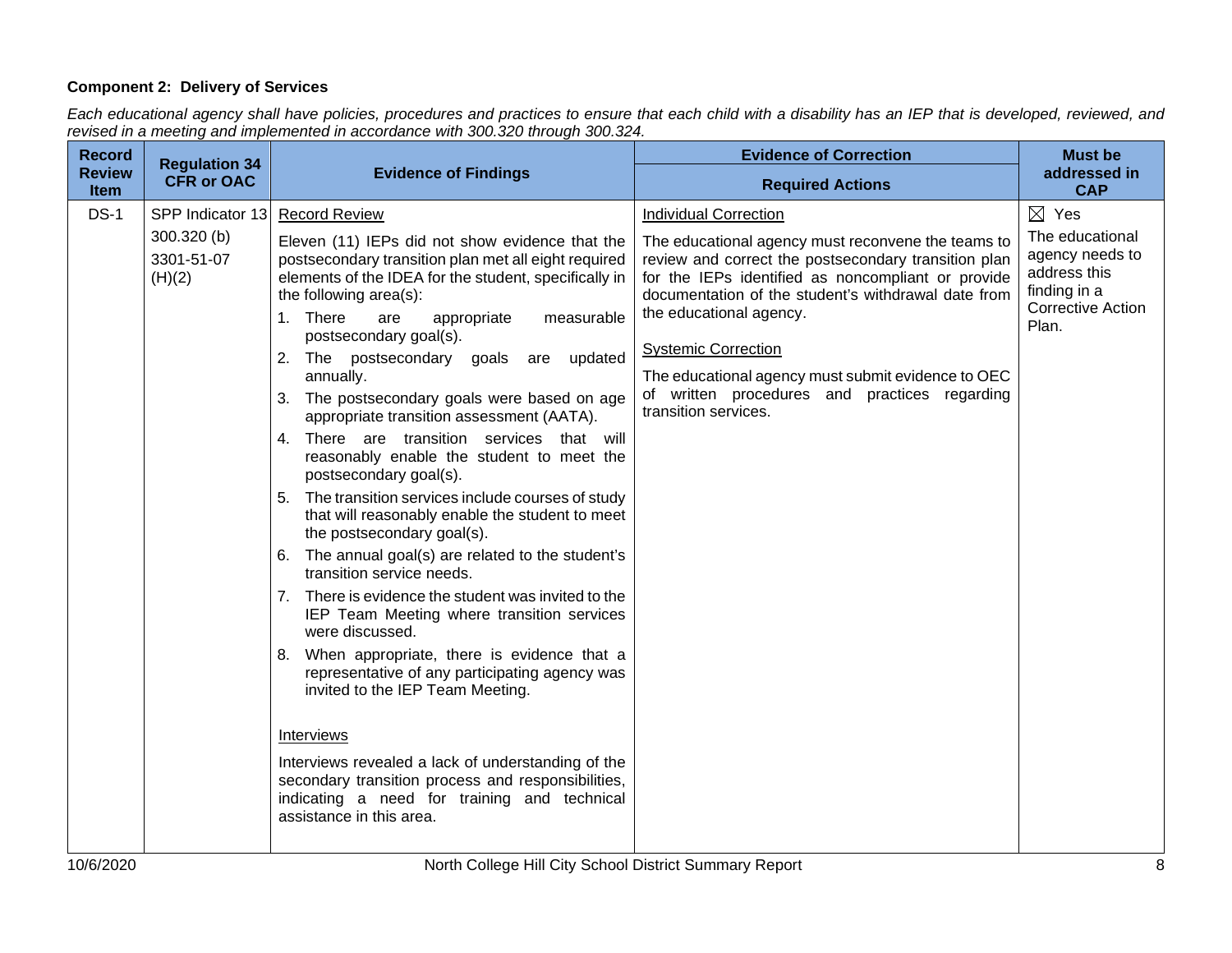| <b>Record</b>         | <b>Regulation 34</b> |                                                                                                                                                                                                                                                                                                                                                                                     | <b>Evidence of Correction</b>                                                                                                                                                                                                                                                                                                                                                                                                                                                                                                                                                                                                                                                                                                                                                         | <b>Must be</b>                                                                                                             |
|-----------------------|----------------------|-------------------------------------------------------------------------------------------------------------------------------------------------------------------------------------------------------------------------------------------------------------------------------------------------------------------------------------------------------------------------------------|---------------------------------------------------------------------------------------------------------------------------------------------------------------------------------------------------------------------------------------------------------------------------------------------------------------------------------------------------------------------------------------------------------------------------------------------------------------------------------------------------------------------------------------------------------------------------------------------------------------------------------------------------------------------------------------------------------------------------------------------------------------------------------------|----------------------------------------------------------------------------------------------------------------------------|
| <b>Review</b><br>Item | <b>CFR or OAC</b>    | <b>Evidence of Findings</b>                                                                                                                                                                                                                                                                                                                                                         | <b>Required Actions</b>                                                                                                                                                                                                                                                                                                                                                                                                                                                                                                                                                                                                                                                                                                                                                               | addressed in<br><b>CAP</b>                                                                                                 |
|                       |                      | <b>Other Considerations</b><br>There is a need for all personnel involved with<br>students of transition age to be trained in, and<br>familiar with, the secondary transition process,<br>including responsibilities at every level.                                                                                                                                                |                                                                                                                                                                                                                                                                                                                                                                                                                                                                                                                                                                                                                                                                                                                                                                                       |                                                                                                                            |
| $DS-2$                | 300.320(a)(1)        | <b>Record Review</b><br>Thirteen (13) IEPs did not contain Present Levels<br>of Academic Achievement and Functional<br>Performance (PLOP) that addressed the needs of<br>the student.<br><b>Other Considerations</b><br>The present levels often contained extraneous<br>information or lacked specific reference to the<br>current performance based upon the goal<br>measurement. | <b>Individual Correction</b><br>The educational agency must reconvene the IEP<br>teams of the IEPs identified as noncompliant to review<br>and amend the PLOP related to each goal to include:<br>• Summary of current daily academic/ behavior and/<br>or functional performance (strengths and needs)<br>compared to expected grade level standards in<br>order to provide a frame of reference;<br>• PLOP must relate to the goal measurement;<br>• Baseline data provided for developing a measurable<br>goal.<br><b>Systemic Correction</b><br>The educational agency must submit evidence to OEC<br>of written procedures and practices regarding the<br>review of current academic/functional data when<br>writing IEPs.                                                       | $\boxtimes$ Yes<br>The educational<br>agency needs to<br>address this<br>finding in a<br><b>Corrective Action</b><br>Plan. |
| $DS-3$                | 300.320(a)(2)(i)     | <b>Record Review</b><br>Eight IEPs did not contain measurable annual<br>goals.<br><b>Other Considerations</b><br>Goals often did not contain all elements required or<br>were worded in a confusing manner with too many<br>measurements in one goal.                                                                                                                               | <b>Individual Correction</b><br>The educational agency must reconvene the teams of<br>the IEPs identified as noncompliant to review and<br>amend annual goals to contain the following critical<br>elements:<br>1. Clearly defined behavior: the specific action the<br>child will be expected to perform.<br>2. The condition (situation, setting or given material)<br>under which the behavior is to be performed.<br>3. Performance criteria desired: the level the child<br>must demonstrate for mastery and the number of<br>times the child must demonstrate the skill or<br>behavior.<br><b>Systemic Correction</b><br>The educational agency must submit evidence to OEC<br>of written procedures and practices regarding the<br>development of measurable annual IEP goals. | $\boxtimes$ Yes<br>The educational<br>agency needs to<br>address this<br>finding in a<br><b>Corrective Action</b><br>Plan. |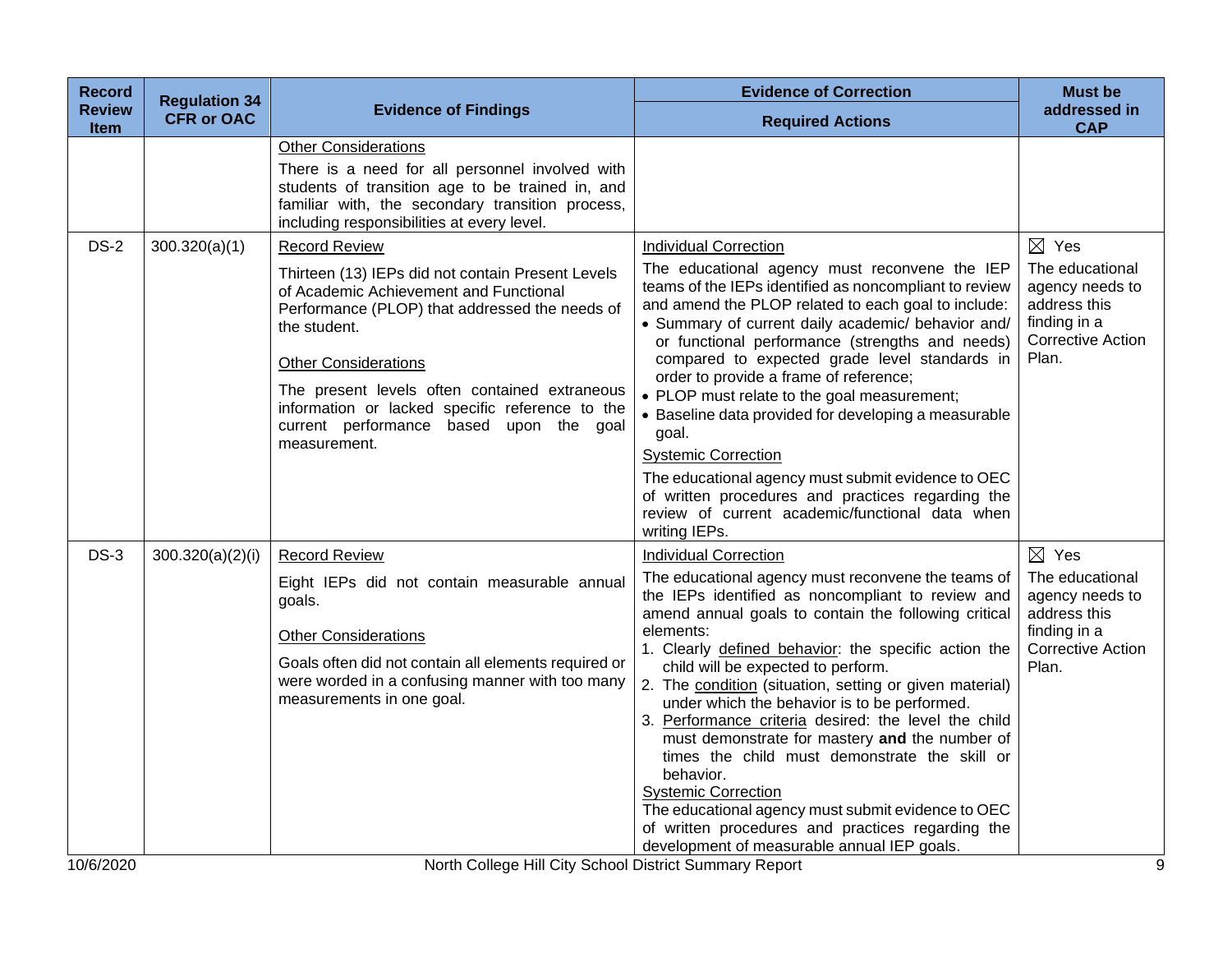| <b>Record</b><br><b>Review</b> | <b>Regulation 34</b><br><b>CFR or OAC</b> | <b>Evidence of Findings</b>                                                                                                                                  | <b>Evidence of Correction</b>                                                                                                                                                                                                                                                                                     | <b>Must be</b><br>addressed in                                                                                  |
|--------------------------------|-------------------------------------------|--------------------------------------------------------------------------------------------------------------------------------------------------------------|-------------------------------------------------------------------------------------------------------------------------------------------------------------------------------------------------------------------------------------------------------------------------------------------------------------------|-----------------------------------------------------------------------------------------------------------------|
| <b>Item</b>                    |                                           |                                                                                                                                                              | <b>Required Actions</b>                                                                                                                                                                                                                                                                                           | <b>CAP</b>                                                                                                      |
| $DS-4$                         | 300.320(a)(2)(i)                          | <b>Record Review</b>                                                                                                                                         | <b>Individual Correction</b>                                                                                                                                                                                                                                                                                      | $\boxtimes$ No                                                                                                  |
|                                |                                           | One IEP did not contain annual goals that address<br>the child's academic area(s) of need.                                                                   | The educational agency must reconvene the team of<br>the IEP identified as noncompliant to review and<br>amend the IEP. Annual goals must address the<br>academic needs of the child unless the team provides<br>evidence that the goals were prioritized based on the<br>severity of the needs of the child.     | The educational<br>agency does not<br>need to address<br>this finding in a<br><b>Corrective Action</b><br>Plan. |
|                                |                                           |                                                                                                                                                              | <b>Systemic Correction</b>                                                                                                                                                                                                                                                                                        |                                                                                                                 |
|                                |                                           |                                                                                                                                                              | The educational agency must submit evidence to OEC<br>of written procedures and practices regarding the IEP<br>process of addressing identified academic needs.                                                                                                                                                   |                                                                                                                 |
| <b>DS-5</b>                    | 300.320(a)(2)(i)                          | <b>Record Review</b>                                                                                                                                         | <b>Individual Correction</b>                                                                                                                                                                                                                                                                                      | $\boxtimes$ No                                                                                                  |
|                                |                                           | Two IEPs did not contain annual goals that address<br>the child's functional area(s) of need.                                                                | The educational agency must reconvene the teams of<br>the IEPs identified as noncompliant to review and<br>amend the IEP. Annual goals must address the<br>functional needs of the child unless the team provides<br>evidence that the goals were prioritized based on the<br>severity of the needs of the child. | The educational<br>agency does not<br>need to address<br>this finding in a<br><b>Corrective Action</b><br>Plan. |
|                                |                                           |                                                                                                                                                              | <b>Systemic Correction</b>                                                                                                                                                                                                                                                                                        |                                                                                                                 |
|                                |                                           |                                                                                                                                                              | The educational agency must submit evidence to OEC<br>of written procedures and practices regarding the IEP<br>process of addressing identified functional needs.                                                                                                                                                 |                                                                                                                 |
| $DS-6$                         | 300.320(a)(4)                             | <b>Record Review</b>                                                                                                                                         | <b>Individual Correction</b>                                                                                                                                                                                                                                                                                      | $\boxtimes$ No                                                                                                  |
|                                | 3301-51-07<br>(H)(1)(e)(i)                | Two IEPs did not contain a statement of specially<br>designed instruction that addresses the individual<br>needs of the child and supports the annual goals. | The educational agency must reconvene the teams of<br>the IEPs identified as noncompliant to review and<br>amend the specially designed instruction, as<br>appropriate, to address the needs of the child.                                                                                                        | The educational<br>agency does not<br>need to address<br>this finding in a<br><b>Corrective Action</b>          |
|                                |                                           |                                                                                                                                                              | <b>Systemic Correction</b>                                                                                                                                                                                                                                                                                        | Plan.                                                                                                           |
|                                |                                           |                                                                                                                                                              | The educational agency must submit evidence to OEC<br>of written procedures and practices regarding the IEP<br>process of determining specially designed instruction.                                                                                                                                             |                                                                                                                 |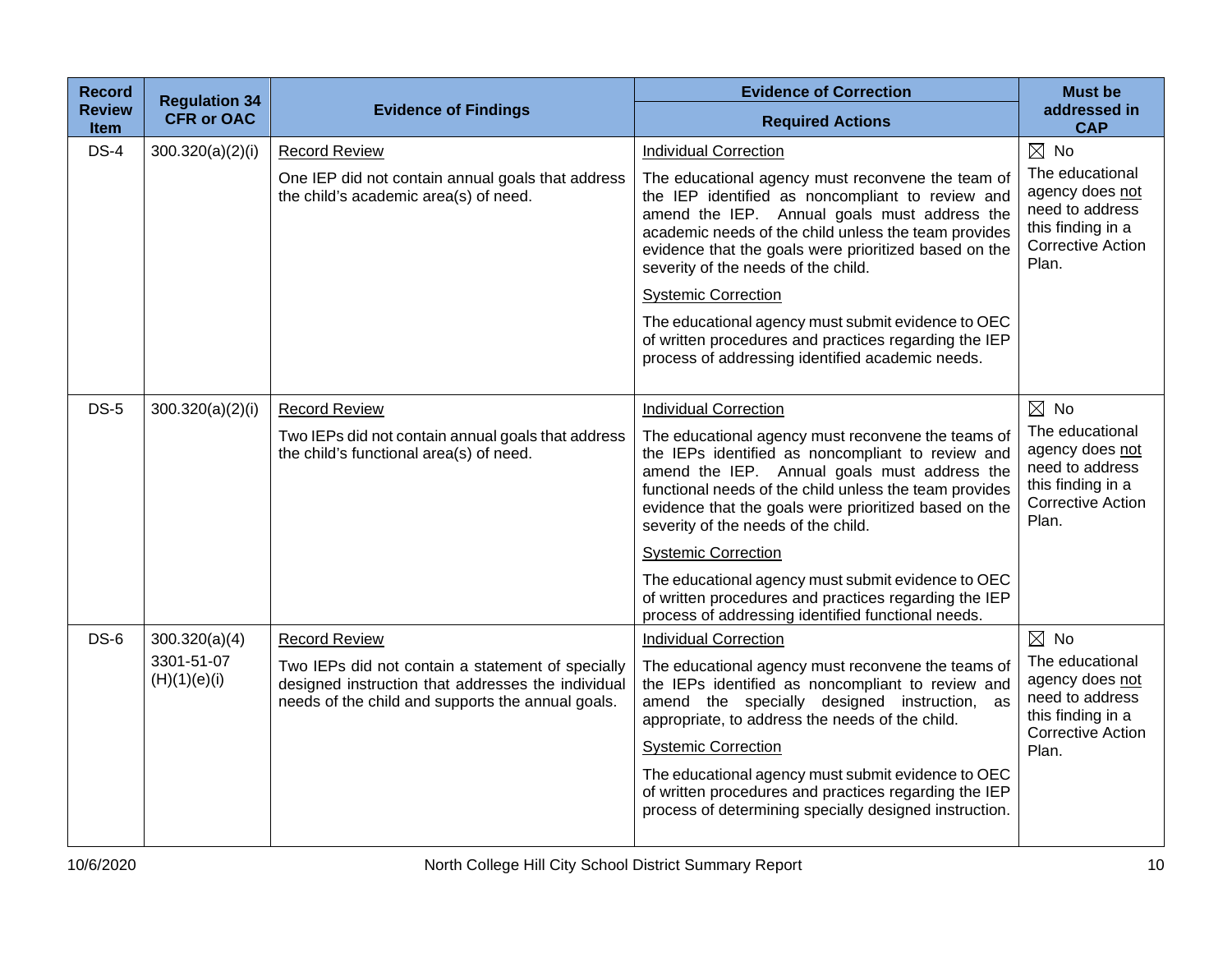| <b>Record</b>                | <b>Regulation 34</b>                     |                                                                                                                                                                                                                                                                                                                                                                                                 | <b>Evidence of Correction</b>                                                                                                                                                                                           | <b>Must be</b>                                                                                                  |
|------------------------------|------------------------------------------|-------------------------------------------------------------------------------------------------------------------------------------------------------------------------------------------------------------------------------------------------------------------------------------------------------------------------------------------------------------------------------------------------|-------------------------------------------------------------------------------------------------------------------------------------------------------------------------------------------------------------------------|-----------------------------------------------------------------------------------------------------------------|
| <b>Review</b><br><b>Item</b> | <b>CFR or OAC</b>                        | <b>Evidence of Findings</b>                                                                                                                                                                                                                                                                                                                                                                     | <b>Required Actions</b>                                                                                                                                                                                                 | addressed in<br><b>CAP</b>                                                                                      |
| $DS-7$                       | 300.320(a)(7)                            | <b>Record Review</b>                                                                                                                                                                                                                                                                                                                                                                            | <b>Individual Correction</b>                                                                                                                                                                                            | $\boxtimes$ No                                                                                                  |
|                              | 3301-51-07<br>(H)(1)(i)                  | One IEP did not indicate the location where the<br>specially designed instruction will be provided.                                                                                                                                                                                                                                                                                             | The educational agency must reconvene the team of<br>the IEP identified as noncompliant to review and<br>amend the location where the specially designed<br>instruction will be provided.<br><b>Systemic Correction</b> | The educational<br>agency does not<br>need to address<br>this finding in a<br><b>Corrective Action</b><br>Plan. |
|                              |                                          |                                                                                                                                                                                                                                                                                                                                                                                                 | The educational agency must submit evidence to OEC<br>of written procedures and practices regarding the IEP<br>process of determining the location where specially<br>designed instruction will occur.                  |                                                                                                                 |
| $DS-8$                       | 300.320(a)(7)                            | <b>Record Review</b>                                                                                                                                                                                                                                                                                                                                                                            | <b>Individual Correction</b>                                                                                                                                                                                            | $\boxtimes$ NA                                                                                                  |
|                              | 3301-51-07<br>(H)(1)(i)                  | All IEPs indicated the amount of time and<br>frequency of the specially designed instruction.                                                                                                                                                                                                                                                                                                   | <b>NA</b>                                                                                                                                                                                                               |                                                                                                                 |
|                              |                                          | <b>Other Considerations</b>                                                                                                                                                                                                                                                                                                                                                                     | <b>Systemic Correction</b>                                                                                                                                                                                              |                                                                                                                 |
|                              |                                          | The amount of time and frequency for delivery of<br>instruction or related services should be described<br>in terms of the actual schedule for such instruction<br>and explained in terms of how often and for how<br>long the student will be removed or receive<br>instruction. Listing such times as 120 minutes per<br>month is not explanatory and may not be<br>understood by the parent. | <b>NA</b>                                                                                                                                                                                                               |                                                                                                                 |
| $DS-9$                       | 300.320(a)(4)                            | <b>Record Review</b>                                                                                                                                                                                                                                                                                                                                                                            | <b>Individual Correction</b>                                                                                                                                                                                            | $\boxtimes$ NA                                                                                                  |
|                              | 3301-51-07<br>(H)(1)(e)                  | All IEPs identified related services that address the<br>needs of the child and support the annual goals.                                                                                                                                                                                                                                                                                       | <b>NA</b><br><b>Systemic Correction</b>                                                                                                                                                                                 |                                                                                                                 |
|                              |                                          |                                                                                                                                                                                                                                                                                                                                                                                                 | <b>NA</b>                                                                                                                                                                                                               |                                                                                                                 |
| <b>DS-10</b>                 | 300.320(a)(7)<br>3301-51-07<br>(H)(1)(i) | <b>Record Review</b><br>All IEPs indicated the location where the related                                                                                                                                                                                                                                                                                                                       | <b>Individual Correction</b><br><b>NA</b>                                                                                                                                                                               | $\boxtimes$ NA                                                                                                  |
|                              |                                          | services will be provided.                                                                                                                                                                                                                                                                                                                                                                      | <b>Systemic Correction</b><br><b>NA</b>                                                                                                                                                                                 |                                                                                                                 |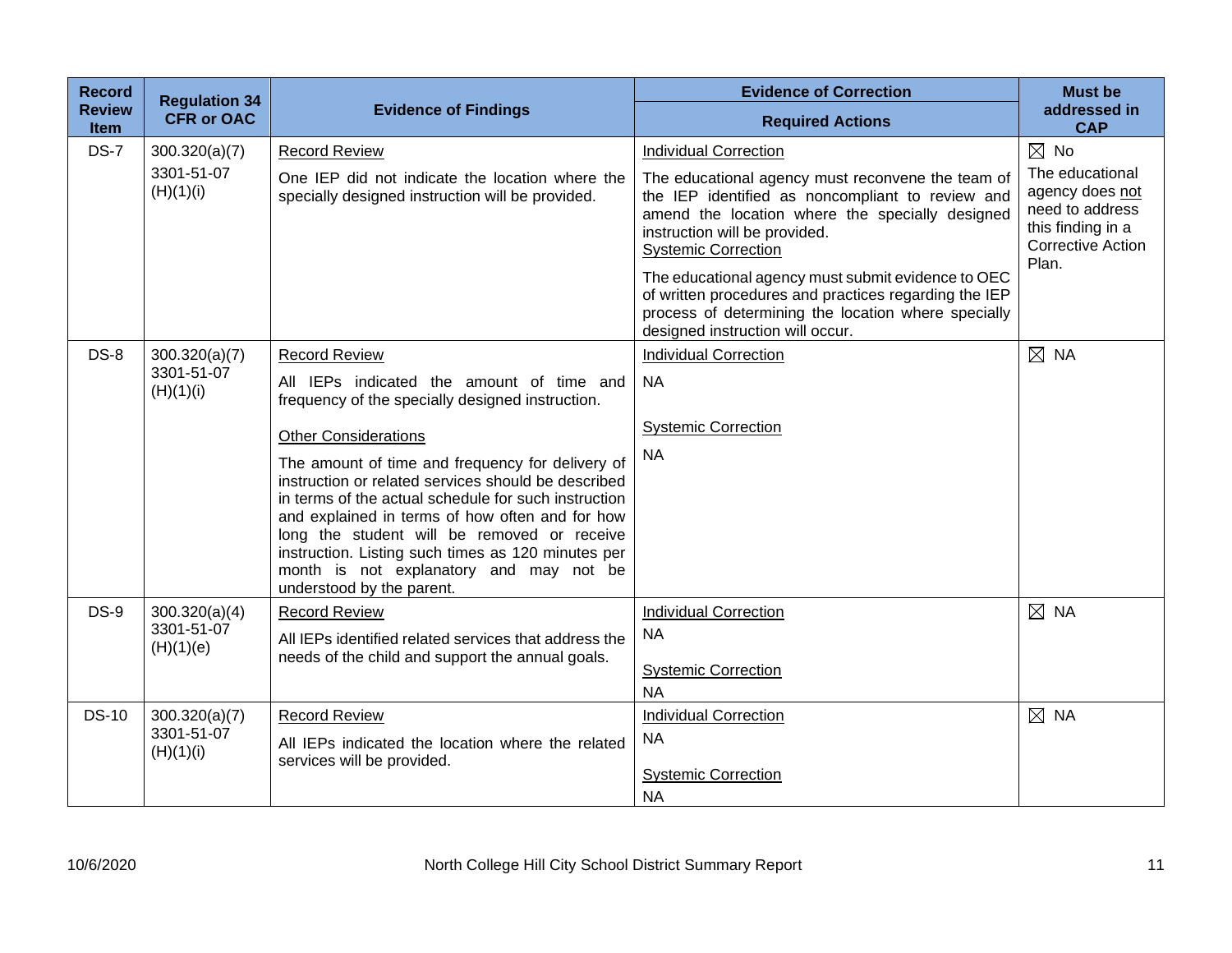| <b>Record</b><br><b>Review</b> | <b>Regulation 34</b><br><b>CFR or OAC</b>   | <b>Evidence of Findings</b>                                                                                                                                                | <b>Evidence of Correction</b><br><b>Required Actions</b>                                                                                                                                                                                                                                                                                                                                                                                                                                     | <b>Must be</b><br>addressed in                                                                                                    |
|--------------------------------|---------------------------------------------|----------------------------------------------------------------------------------------------------------------------------------------------------------------------------|----------------------------------------------------------------------------------------------------------------------------------------------------------------------------------------------------------------------------------------------------------------------------------------------------------------------------------------------------------------------------------------------------------------------------------------------------------------------------------------------|-----------------------------------------------------------------------------------------------------------------------------------|
| <b>Item</b><br><b>DS-11</b>    | 300.320(a)(7)<br>3301-51-07<br>(H)(1)(i)    | <b>Record Review</b><br>All IEPs indicated the amount of time, duration and<br>frequency of the related services to be provided.                                           | <b>Individual Correction</b><br><b>NA</b><br><b>Systemic Correction</b><br><b>NA</b>                                                                                                                                                                                                                                                                                                                                                                                                         | <b>CAP</b><br>$\boxtimes$ NA                                                                                                      |
| <b>DS-12</b>                   | 300.324(a)(2)(v)<br>3301-51-<br>01(B)(3)    | <b>Record Review</b><br>All IEPs identified assistive technology to enable<br>the child to be involved and make progress in the<br>general education curriculum.           | <b>Individual Correction</b><br><b>NA</b><br><b>Systemic Correction</b><br><b>NA</b>                                                                                                                                                                                                                                                                                                                                                                                                         | $\boxtimes$ NA                                                                                                                    |
| <b>DS-13</b>                   | 300.320(a)(6)(i)<br>3301-51-07<br>(H)(1)(g) | <b>Record Review</b><br>Four IEPs did not identify accommodations<br>provided to enable the child to be involved and<br>make progress in the general education curriculum. | <b>Individual Correction</b><br>The educational agency must reconvene the teams of<br>the IEPs identified as noncompliant to review the<br>accommodations that would directly assist the child to<br>access the course content without altering the scope<br>or complexity of the information taught and include<br>them on the IEP.<br><b>Systemic Correction</b><br>The educational agency must submit evidence to OEC<br>of written procedures and practices regarding<br>accommodations. | $\boxtimes$ No<br>The educational<br>agency does not<br>need to address<br>this finding in a<br><b>Corrective Action</b><br>Plan. |
| <b>DS-14</b>                   | 300.320(a)(4)<br>3301-51-07<br>(H)(1)(e)    | <b>Record Review</b><br>All IEPs identified modifications to enable the child<br>to be involved and make progress in the general<br>education curriculum.                  | <b>Individual Correction</b><br><b>NA</b><br><b>Systemic Correction</b><br><b>NA</b>                                                                                                                                                                                                                                                                                                                                                                                                         | $\boxtimes$ NA                                                                                                                    |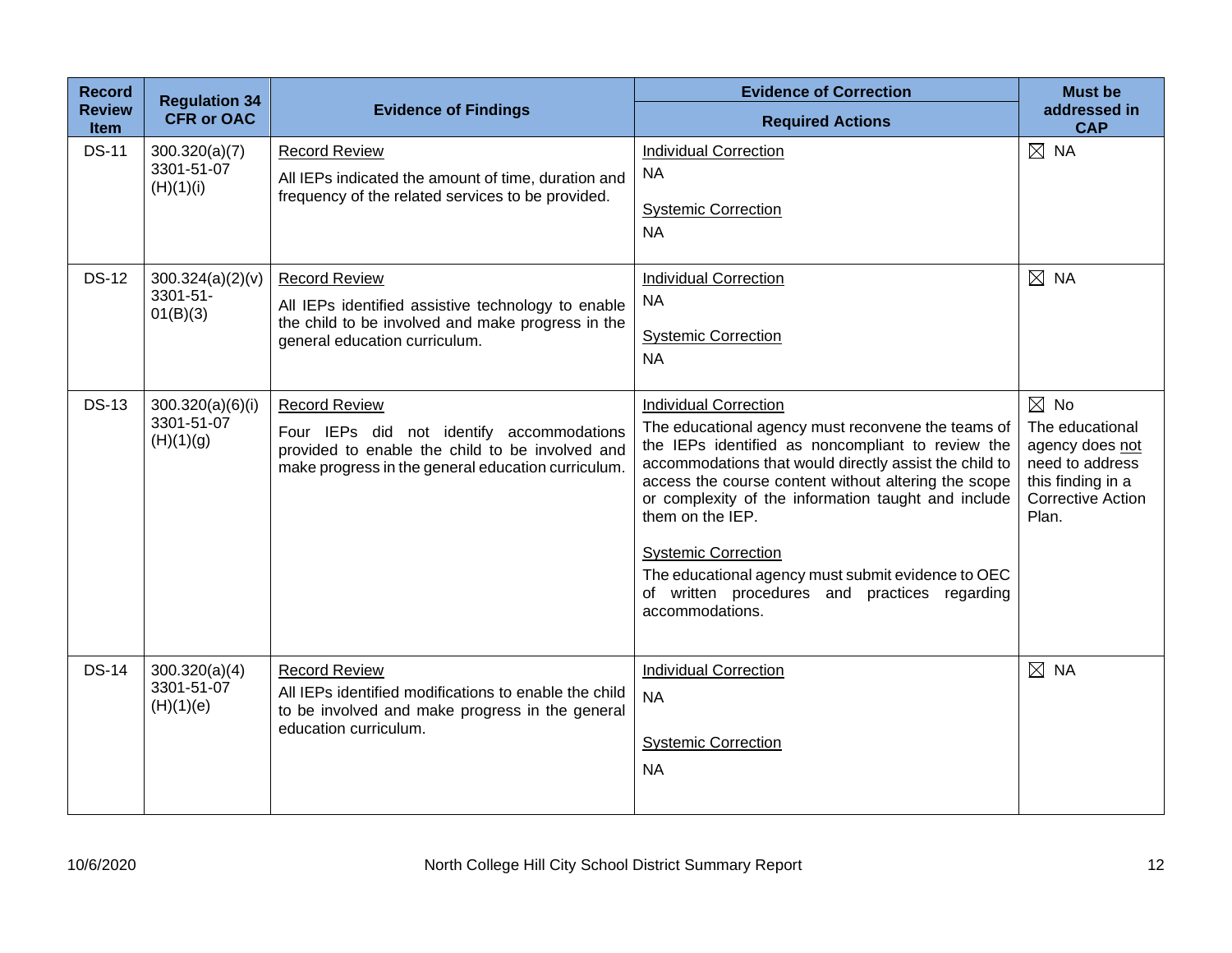| <b>Record</b>                | <b>Regulation 34</b>                     |                                                                                                                                                                                                                                                                                                                                                                                                                                                                                                                                                                                                                                                                                                                          | <b>Evidence of Correction</b>                                                                                                                                                                                                                                                                                                                                                                                                                                                                         | <b>Must be</b>                                                                                                             |
|------------------------------|------------------------------------------|--------------------------------------------------------------------------------------------------------------------------------------------------------------------------------------------------------------------------------------------------------------------------------------------------------------------------------------------------------------------------------------------------------------------------------------------------------------------------------------------------------------------------------------------------------------------------------------------------------------------------------------------------------------------------------------------------------------------------|-------------------------------------------------------------------------------------------------------------------------------------------------------------------------------------------------------------------------------------------------------------------------------------------------------------------------------------------------------------------------------------------------------------------------------------------------------------------------------------------------------|----------------------------------------------------------------------------------------------------------------------------|
| <b>Review</b><br><b>Item</b> | <b>CFR or OAC</b>                        | <b>Evidence of Findings</b>                                                                                                                                                                                                                                                                                                                                                                                                                                                                                                                                                                                                                                                                                              | <b>Required Actions</b>                                                                                                                                                                                                                                                                                                                                                                                                                                                                               | addressed in<br><b>CAP</b>                                                                                                 |
| <b>DS-15</b>                 | 300.320(a)(4)<br>3301-51-07<br>(H)(1)(e) | <b>Record Review</b><br>Two IEPs did not identify supports for school<br>personnel to enable the child to be involved and<br>make progress in the general education curriculum.<br><b>Other Considerations</b><br>There is a need to better describe adult-to-adult<br>consultation. Clarify the support to include who will<br>receive; who will deliver; when the support will be<br>provided; and for what purpose. For example, the<br>Intervention Specialist consults with the General<br>Education Teachers and Paraprofessionals on<br>progress monitoring for a particular goal or goals.<br>General Education Teachers/Paraprofessionals<br>would then be listed as receiving support for school<br>personnel. | <b>Individual Correction</b><br>The educational agency must reconvene the teams of<br>the IEPs identified as noncompliant to review the<br>supports for school personnel that were identified by<br>the IEP team and define the supports on the IEP<br>including who will provide the support and when it will<br>take place."<br><b>Systemic Correction</b><br>The educational agency must submit evidence to OEC<br>of written procedures and practices regarding<br>supports for school personnel. | $\boxtimes$ Yes<br>The educational<br>agency needs to<br>address this<br>finding in a<br><b>Corrective Action</b><br>Plan. |
| <b>DS-16</b>                 | 3301-51-07<br>(H)(1)(h)(ii)              | <b>Record Review</b><br>All student records have a justification statement<br>explaining why the student cannot participate in the<br>regular assessment and why the alternate<br>assessment is appropriate for the student.                                                                                                                                                                                                                                                                                                                                                                                                                                                                                             | <b>Individual Correction</b><br><b>NA</b><br><b>Systemic Correction</b><br><b>NA</b>                                                                                                                                                                                                                                                                                                                                                                                                                  | $\boxtimes$ NA                                                                                                             |
| <b>DS-17</b>                 | 3301-51-07(L)(2)                         | <b>Record Review</b><br>Eight IEPs did not contain measurable annual<br>goals and services/placement consistent with<br>progress made.<br>Interviews<br>During IEP verifications, some staff indicated<br>progress monitoring was taking place for students;<br>however, they could not show any documentation<br>to support the progress monitoring.<br><b>Other Considerations</b><br>Monitoring of IEP goals must reflect progress as<br>measured by the statement in the annual goal.                                                                                                                                                                                                                                | <b>Individual Correction</b><br>None<br><b>Systemic Correction</b><br>The educational agency must submit evidence to OEC<br>of written procedures and practices regarding<br>measurable annual goals and services consistent with<br>progress made.                                                                                                                                                                                                                                                   | $\boxtimes$ Yes<br>The educational<br>agency needs to<br>address this<br>finding in a<br><b>Corrective Action</b><br>Plan. |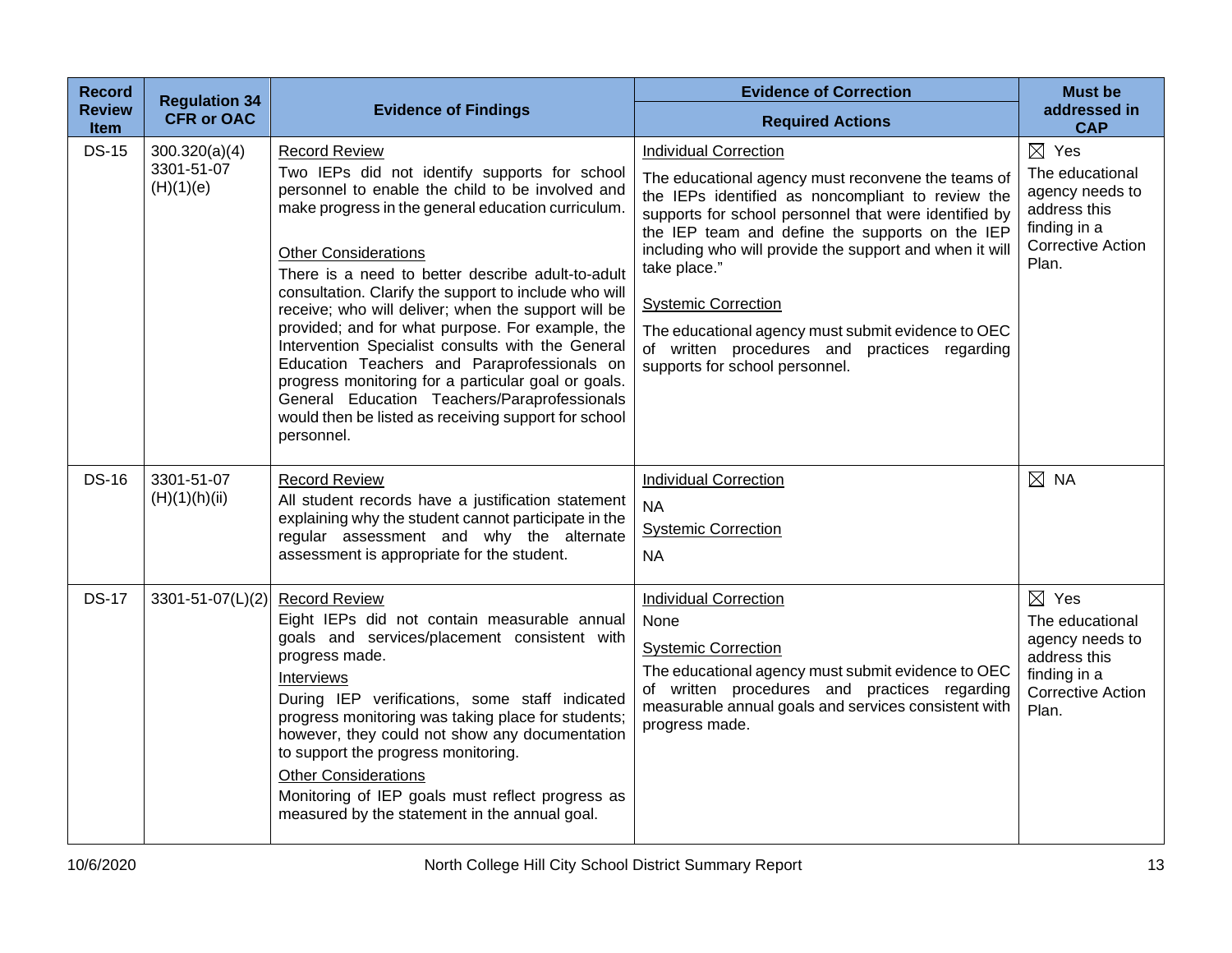| <b>Record</b>                | <b>Regulation 34</b> |                                                                                                                         | <b>Evidence of Correction</b>                                                                                                                                                                                                                                                                                                                                                                                                                                                                                                                                                                                                                                                                                                                                                                                                                                                                                            | <b>Must be</b>                                                                                                  |
|------------------------------|----------------------|-------------------------------------------------------------------------------------------------------------------------|--------------------------------------------------------------------------------------------------------------------------------------------------------------------------------------------------------------------------------------------------------------------------------------------------------------------------------------------------------------------------------------------------------------------------------------------------------------------------------------------------------------------------------------------------------------------------------------------------------------------------------------------------------------------------------------------------------------------------------------------------------------------------------------------------------------------------------------------------------------------------------------------------------------------------|-----------------------------------------------------------------------------------------------------------------|
| <b>Review</b><br><b>Item</b> | <b>CFR or OAC</b>    | <b>Evidence of Findings</b>                                                                                             | <b>Required Actions</b>                                                                                                                                                                                                                                                                                                                                                                                                                                                                                                                                                                                                                                                                                                                                                                                                                                                                                                  | addressed in<br><b>CAP</b>                                                                                      |
| <b>DS-18</b>                 | 3301-51-07(L)        | <b>Record Review</b>                                                                                                    | <b>Individual Correction</b>                                                                                                                                                                                                                                                                                                                                                                                                                                                                                                                                                                                                                                                                                                                                                                                                                                                                                             | $\boxtimes$ NA                                                                                                  |
|                              |                      | All IEPs showed evidence that revisions were<br>made based on data indicating changes in student<br>needs or abilities. | NA.<br><b>Systemic Correction</b><br><b>NA</b>                                                                                                                                                                                                                                                                                                                                                                                                                                                                                                                                                                                                                                                                                                                                                                                                                                                                           |                                                                                                                 |
| <b>DS-19</b>                 | 300.321(5)           | <b>Record Review</b>                                                                                                    | <b>Individual Correction</b>                                                                                                                                                                                                                                                                                                                                                                                                                                                                                                                                                                                                                                                                                                                                                                                                                                                                                             | $\boxtimes$ No                                                                                                  |
|                              | 3301-51-07(I)        | Three IEPs did not indicate that the IEP Team<br>included a group of qualified professionals.                           | For the IEPs identified<br>as noncompliant,<br>the<br>educational agency must:<br>• Provide documentation that the parent was informed<br>prior to the IEP meeting that the person qualified to<br>interpret the instructional implications of evaluation<br>results would not participate in the meeting, and<br>• Provide a written excuse signed by the parents and<br>the educational agency that allowed the person<br>qualified to interpret the instructional implications of<br>evaluation results not to be in attendance at the IEP<br>meeting, or<br>• Reconvene the IEP team to review the IEP with all<br>required members present.<br><b>Systemic Correction</b><br>The educational agency must submit evidence to OEC<br>of written procedures and practices regarding the<br>involvement of people qualified to interpret the<br>instructional implications of evaluation results in the<br>IEP process. | The educational<br>agency does not<br>need to address<br>this finding in a<br><b>Corrective Action</b><br>Plan. |